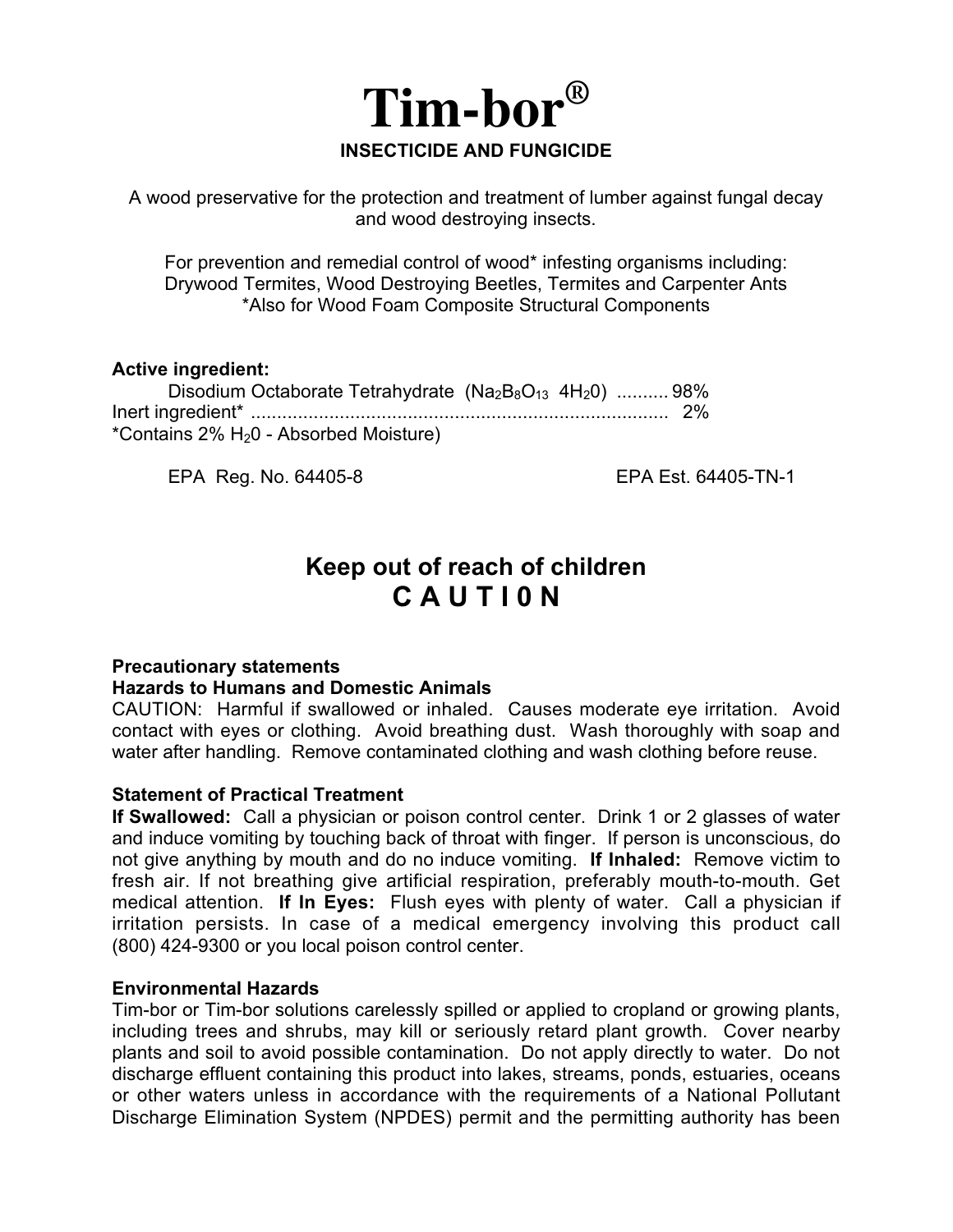notified in writing prior to discharge. Do not discharge effluent containing this product to sewer systems without previously notifying the local sewage treatment plant authority. For guidance contact your State Water Board or Regional Office of the EPA.

## **NOTICE**

Read and understand the entire label before using. Use only according to label directions. Before buying or using this product, read WARRANTY LIMITATION AND DISCLAIMER statement found elsewhere on this label. If terms are unacceptable, return unopened package to seller for full refund of purchase price. Otherwise, use by the buyer or any other user constitutes acceptance of the terms under WARRANTY LIMITATIONS AND DISCLAIMER.

## **DIRECTION FOR USE**

It is a violation of Federal law to use this product in a manner inconsistent with its labeling.

# **STORAGE AND DISPOSAL**

Do not contaminate water, food or feed by storage or disposal.

Storage: Store in a dry place. Do not store where children or animals may gain access. Pesticide Disposal: Wastes resulting from the use of this product may be disposed of on site or at an approved waste disposal facility. Container Disposal: Triple rinse (or equivalent) then offer for recycling or reconditioning, or puncture and dispose of in a sanitary landfill, or incineration, or, if allowed by state and local authorities, by burning. If burned, stay out of smoke.

## **GENERAL INFORMATION**

Tim-bor is a water soluble, inorganic borate salt with insecticidal and fungicidal properties effective against wood-destroying organisms, including the target pests listed below. This product can be used for preventative treatment (before signs of infestation), for wood in existing structure and for remedial treatment of infested wood in existing structures.

Tim-bor is recommended for wood and cellulose materials in accordance with the specific treatment methods described herein. Tim-bor is effective for all interior and exterior wood (and wood-foam composite structural components) that will be protected from excessive rain and not in direct contact with soil. Types of wood include, but are not limited to, all type of lumber, logs, and plywood. This product will kill wooddestroying organisms. Some etching of treated wood may occur from organisms before they die.

Tim-bor should not be applied to wood or cellulose material that has been painted, varnished or sealed. For best results, apply Tim-bor to bare wood.

Use soap and water to clean application equipment.

## **Target Organisms**

Tim-bor is an effective treatment for wood (and wood wood-foam composite structural components) to kill and prevent infestations of decay fungi including white rot, brown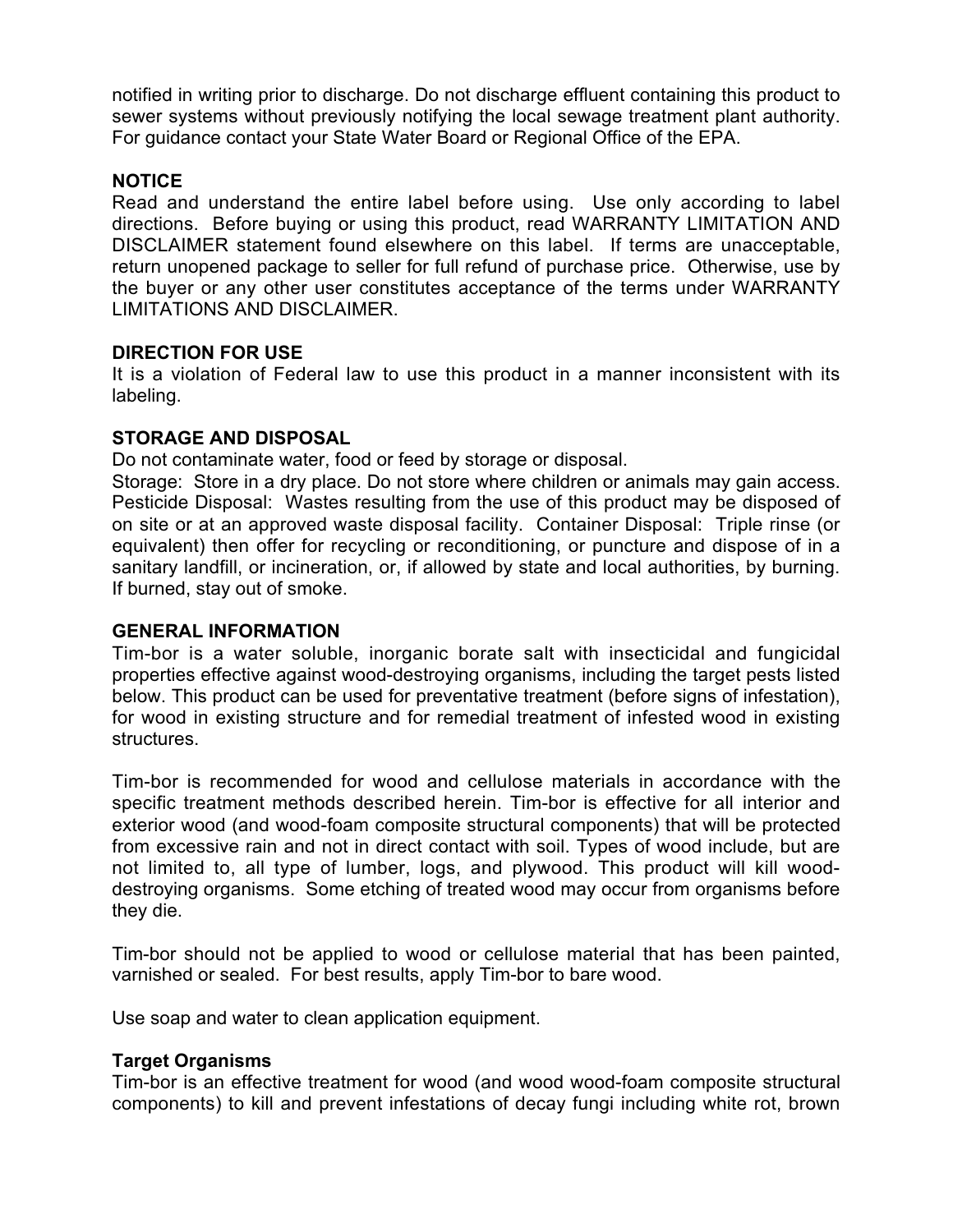rot, (i.e. Poria) and wet rots. Tim-bor is also effective for the prevention and control of wood destroying insects such as, but not limited, to the following organisms:

## **Subterranean Termites**

(Reticulitermes, Heterotermes, Coptotermes [Formosan]) **Drywood Termites** (Kalotermes, Incisitermes) **Dampwood Termites** (Zootermopis) **Powderpost Beetles** (Lyctidae) **"False" Powderpost Beetles** (Bostrichidae) **Deathwatch and Furniture Beetles** (Anobiidae) **Old House Borers, Longhorn Beetles** (Cerambycidae) **Carpenter Ants** (Camponotus) **Bark and Timber Beetles** (Scolytidae)

## **Preparation of Treatment Solution**

**10% Tim-bor Liquid Solution:** To prepare solution, add approximately 80% of the required volume of water to the mixing vessel. While stirring, gradually add 1.0 pound of Tim-bor for each gallon of treating solution required. Add remaining water to the solution and stir until the entire product has dissolved.

**15%Tim-bor Liquid Solution:** Prepare solution as above, but gradually add 1.5 pounds of Tim-bor for each gallon of treatment solution needed. This solution should be use as soon as possible and not stored for an extended length of time.

**15% Tim-bor Foam:** Prepare a 15% liquid solution as described above and also add a surfactant-foaming agent. Generally 1-2 ounces of a foaming agent added to the 15% liquid solution will product a dry foam with the desired expansion ratio of approximately 20 to 1 (20 gallons of foam per 1 gallon of liquid solution). The Tim-bor foam should be of a "dry" consistency that adheres to wood surfaces so that run-off is minimized. A "wet" foam could damage wall board or other building components. It is also recommended to refer to the individual foam equipment manufacturer's manual and the surfactant's label for specific instructions.

Wash and rinse all equipment after each use.

## **Application**

Tim-bor as a liquid solution: Apply two application of a 10% solution to wood surfaces by brush or spray. Tim-bor liquid applications may be made to wood structures including decks, fences, steps, sheds, barns and other out-buildings.

Tim-bor may be used as a liquid solution, a powder or a foam. Apply two applications of a 10% solution to wood surfaces by brush or spray. Apply one application of a 15% solution to wood surfaces by brush or spray. Application may also be made by drilling and then injecting the solution under pressure into sound wood or into the insect galleries of infested wood. Tim-bor may be applied as a foam to wood surfaces or injected into wall voids or insect galleries.